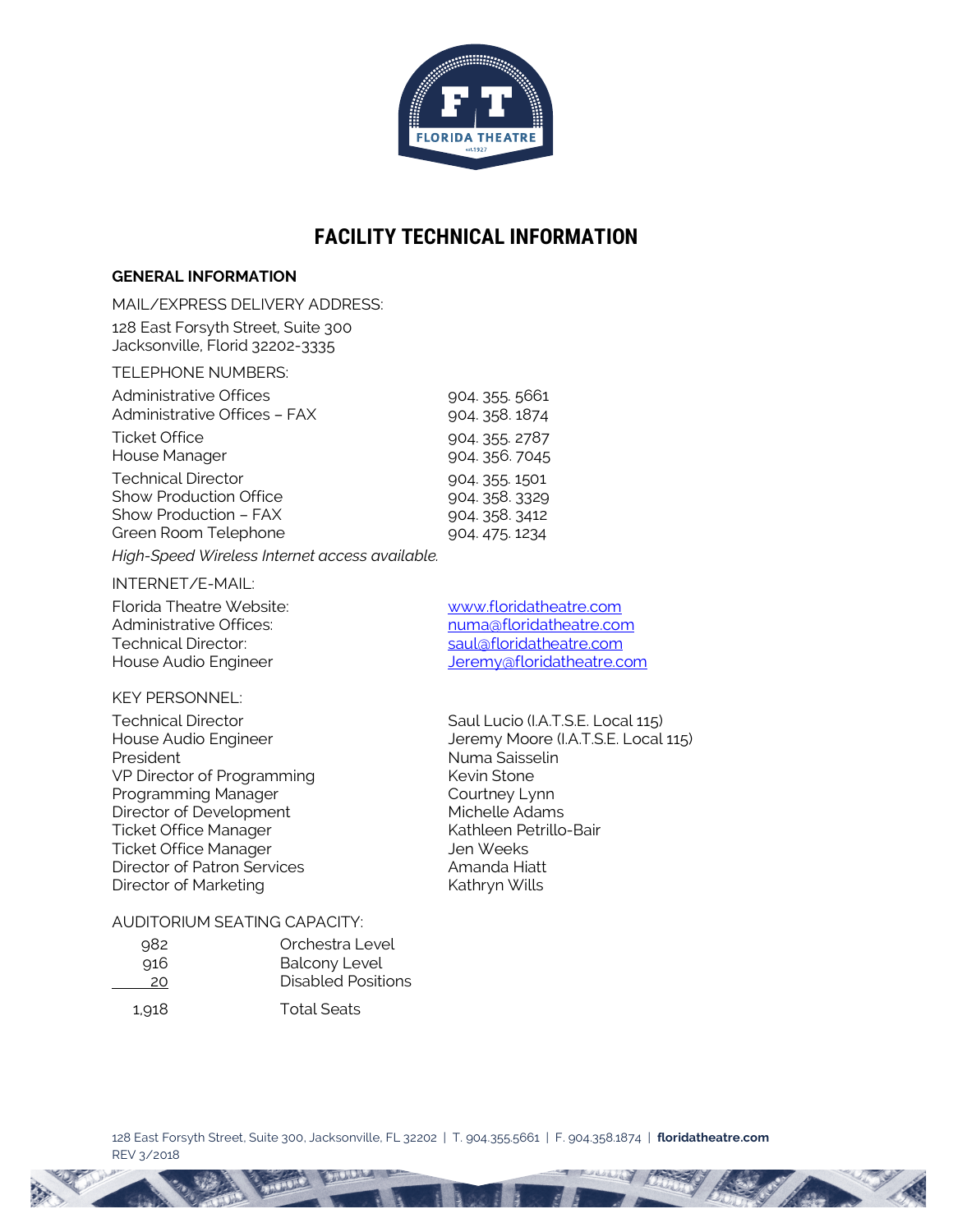

# **STAGE INFORAMTION:**

# LOADING ENTRANCE:

Street level at 128 East Forsyth Street (downtown Jacksonville) Ramp access to stage loading doors is stage left. Loading doors are 8'0" wide x 9'0" high. Street to stage distance is approximately 50'.

GENERAL STAGE SEPCIFICATIONS

Stage is a fir hardwood floor, ebony stained. 11'0" x 21'0" trap area with 28 sections, each 2'9" x 3'0". *Rosco* and *Harlequin Studio* black dance floors are available.

STAGE DIMENSIONS:

| Height of grid                      | 63' 0"    |
|-------------------------------------|-----------|
| Height of proscenium                | 28' 0"    |
| Width of proscenium                 | 40'5"     |
| Height to pin rail SR               | 31' O"    |
| Height to A/C duct SL               | 15' 11"   |
| Depth of stage (from plaster line)  | 30'0''    |
| Width of stage (SL wall to SR wall) | 62'6"     |
| Width of stage (center to SL wall)  | 30'2"     |
| Width of stage (center to SR wall)  | 32' 4"    |
| Width of stage (center to SR rail)  | 29'5"     |
| Apron from plaster line             | 3'0"      |
| Auditorium floor to stage floor     | 3'6"      |
| ORCHESTRA PIT DIMENSIONS            |           |
| Depth of orchestra pit - center     | 10' 4"    |
| Depth of orchestra pit - SL/SR      | $6'$ $9"$ |
| Width of orchestra pit              | 48' 0"    |
| Vertical travel of orchestra pit    | 5'6''     |

*Pit access is from trap room beneath the stage.*

# RIGGING:

Single purchase counterweight system is on the stage right wall. 50 sets at 6" O.C. with 4 lift lines per set. 750 lb. arbor capacity. Single pipe battens are 43' 0" Low trim is 4' 0". Floor to grid travel is 60' 0".

House curtain – brick red/gold trim – vertical rising. Manually operated from stage right.

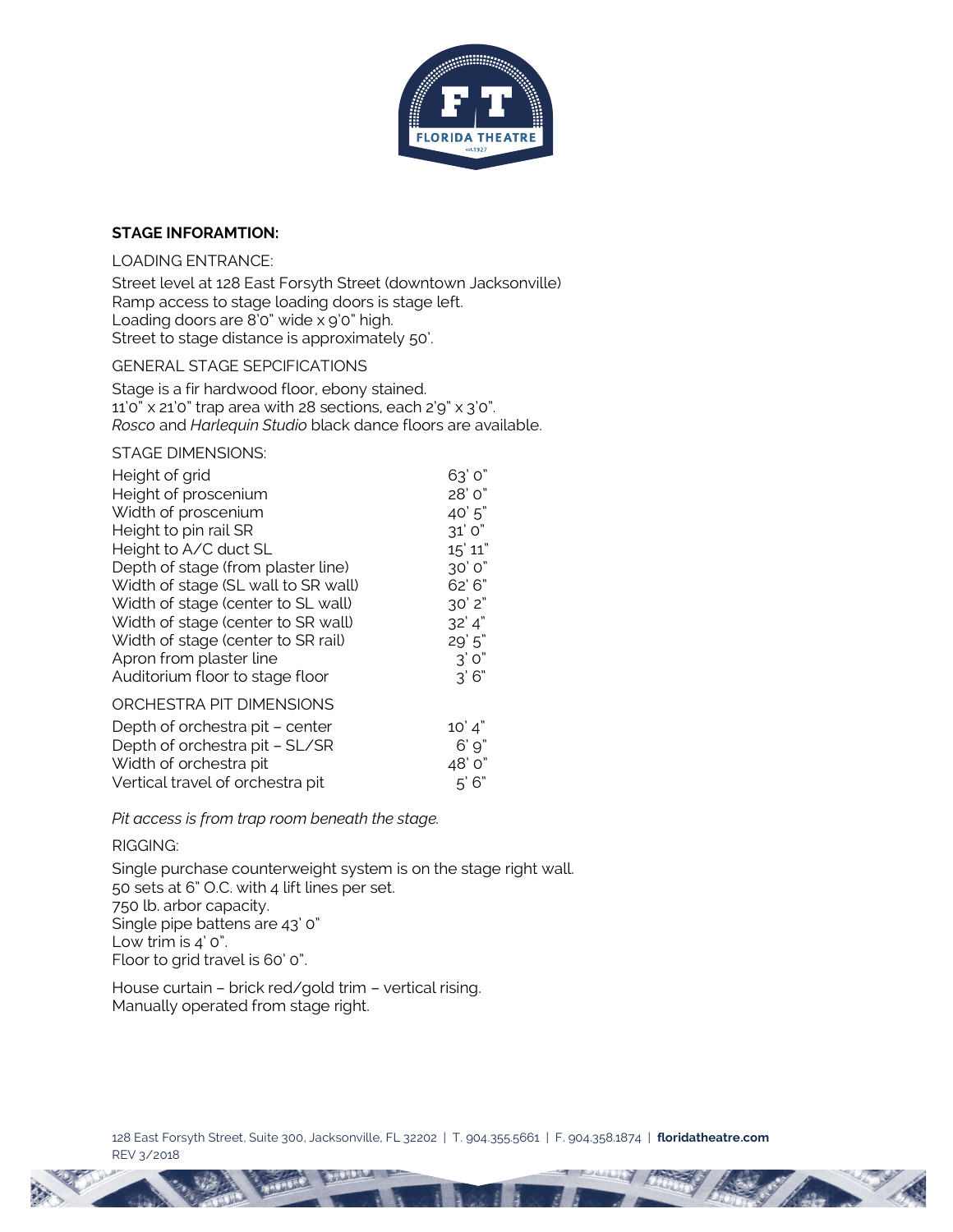

SOFT GOODS INVENTORY:

| Five sets black velour legs | 12'w x 29'h   |
|-----------------------------|---------------|
| Two sets black velour legs  | 8'w x 29'h    |
| Seven black velour borders  | $45'$ w x 8'h |
| Three black velour drapes   | 48'w x 29'h   |
| One white sharkstooth scrim | 45'w x 30'h   |
| One black sharkstooth scrim | 43'w x 30'h   |
| One seamless natural cyc    | 43'w x 30'h   |

#### HANGING PLOT:

| Line $#$                | Distance from<br>the Plaster line<br>1'6" | House Curtain       | Line $#$ | Distance from<br>the Plaster Line |                       |
|-------------------------|-------------------------------------------|---------------------|----------|-----------------------------------|-----------------------|
| 1                       | $2'$ O"                                   | Portal Legs         | 26       | 14'6"                             | <b>Black Border</b>   |
| $\overline{c}$          | 2'6"                                      | <b>Black Border</b> | 27       | 15' 0"                            | <b>Black Legs</b>     |
| 3                       | 3'0"                                      | Empty               | 28       | 15" 6"                            | Empty                 |
| $\overline{\mathbf{r}}$ | 3'6"                                      | #1 Electric         | 29       | 16' 0"                            | Empty                 |
| 5                       | $4'$ O"                                   | Screen Masking      | 30       | 16'6"                             | #3 Electric           |
| 6                       | 4'6"                                      | 35mm Movie Screen   | 31       | 17' 0"                            | Empty                 |
| 7                       | $5'$ $0"$                                 | Empty               | 32       | 17'6"                             | Empty                 |
| 8                       | $5'$ $6"$                                 | Empty               | 33       | 18' 0"                            | Empty                 |
| $\mathsf{Q}$            | 6' 0"                                     | Empty               | 34       | 18'6"                             | Empty                 |
| 10                      | 6'6"                                      | Empty               | 35       | 19' 0"                            | Empty                 |
| 11                      | 7'0''                                     | Empty               | 36       | 20'6"                             | #4 Electric           |
| 12                      | 7'6''                                     | Empty               | 37       | 21'0"                             | <b>Black Border</b>   |
| 13                      | 8' o"                                     | <b>Black Border</b> | 38       | 21'6"                             | <b>Black Legs</b>     |
| 14                      | 8'6"                                      | <b>Black Legs</b>   | 39       | 22' 0"                            | Empty                 |
| 15                      | $\mbox{O}'$ $\mbox{O}''$                  | Empty               | 41       | 22'6"                             | Empty                 |
| 16                      | 9'6"                                      | #2 Electric         | 41       | 23' 0"                            | Empty                 |
| 17                      | 10' 0"                                    | Empty               | 42       | 23'6"                             | <b>Black Legs</b>     |
| 18                      | 10'6"                                     | Empty               | 43       | 24' 0"                            | #5 Electric (far cyc) |
| 19                      | 11' O"                                    | Empty               | 44       | 24'6''                            | Empty                 |
| 20                      | 11'6"                                     | Empty               | 45       | 25' 0"                            | Empty                 |
| 21                      | 12' 0"                                    | Empty               | 46       | $25'$ 6"                          | Empty                 |
| 22                      | 12'6"                                     | <b>Black Drop</b>   | 47       | 26' 0"                            | Sky Blue Cyc          |
| 23                      | 13' 0"                                    | Empty               | 48       | 26'6"                             | <b>Black Backdrop</b> |
| 24                      | 13'6"                                     | Empty               | 49       | 27' 0"                            | Empty                 |
| 25                      | 14' 0"                                    | Empty               | 50       | 27'6"                             | Empty                 |

*With the exceptions of the #1 electric and 35mm movie screen, all soft goods and electrics may be moved as necessary.*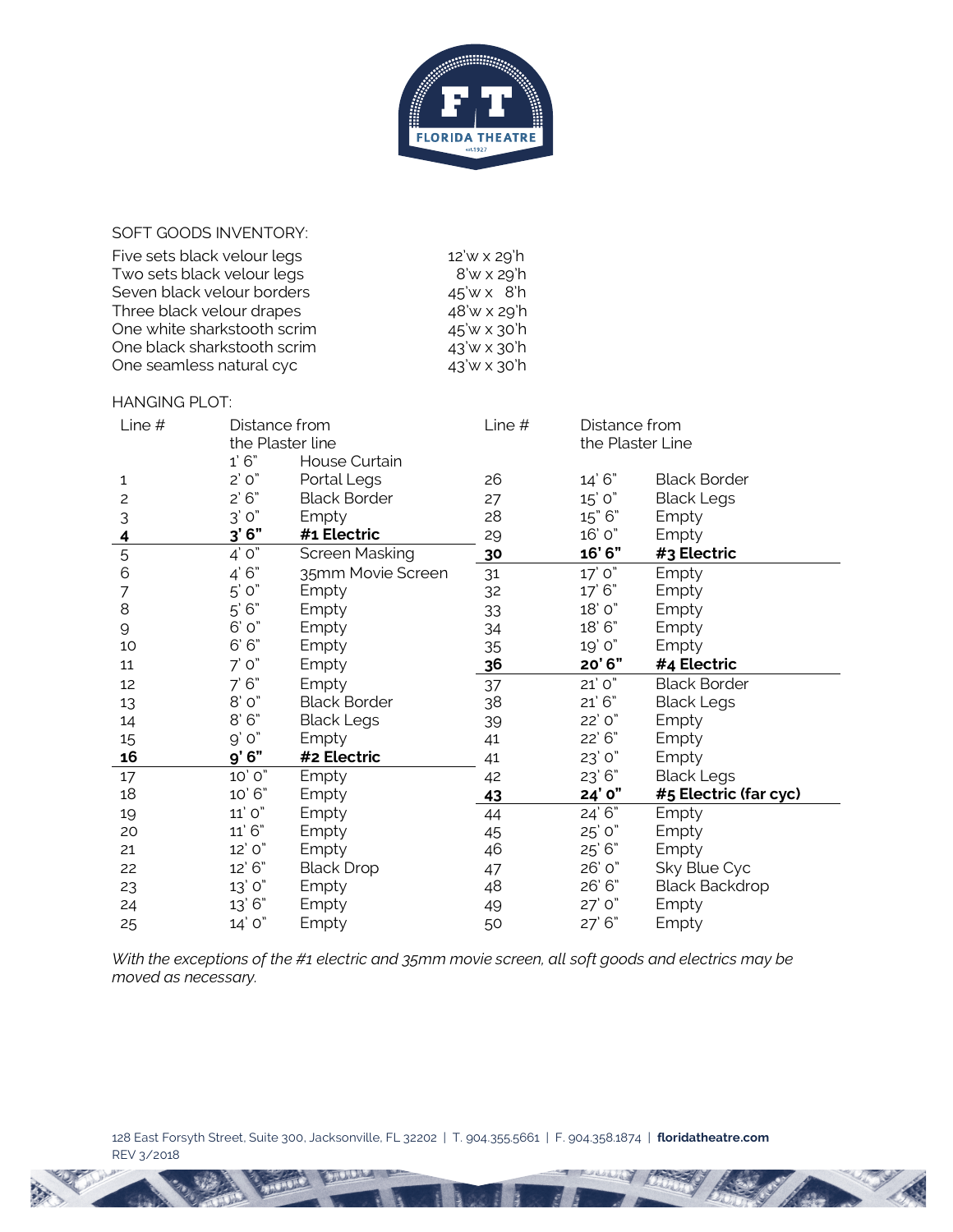

# **SOUND EQUIPMENT:**

MIXING CONSOLE:

Yamaha PM5D-RH Digital Mixing Console. MY9-AE96 8 in/8 out AD/DA Card

#### SPEAKER CABINETS:

| Main Center Cluster    | $6 - EAWKF650$  |
|------------------------|-----------------|
| <b>Balcony Cluster</b> | $3 - EAWKF650$  |
| <b>Under Balcony</b>   | $4 - EAWUB-42$  |
| Orchestra Front Fill   | $4 - EAWKF650$  |
| Orchestra Lip Fill     | $4 - EAWJF8oz$  |
| Subwoofer Cabinets     | $4 - EAW$ SB850 |

*All cabinets are powered by Crown amplifiers.*

# SYSTEM PROCESSING:

| Lake Contour Pro 26 Digital Loudspeaker Processors |
|----------------------------------------------------|
|----------------------------------------------------|

- 1 Lake Mesa Quad EQ 4x4 Digital Matric Processor
- 1 Wireless Tablet Soft Touch PC with SmaartLive Controller

# OUTBOARD PROCESSING:

- 2 Yamaha SPX990 Effect Processor 12 dbx 166a Compressors
- 1 Eventide H300-D/SX Ultra-Harmonizer 1 dbx 166x Compressor
- 2 Drawmer DS404-Quad Noise Gates
- 1 Roland SDE330 Delay

# MICROPHONES:

- 10 Shure Beta 58 3 Shure SM 58
- 10 Shure Beta 57 5 Shure SM 57<br>
4 Shure SM 81 5 4 Crown PCC 1
- 4 Shure SM 81 4 Crown PCC 160
- 
- 
- 
- 1 C-Ducer Contact Microphone 1 Shure Beta 91
- 4 Shure Beta 98D/S 1 Shure Beta 52

# DIRECT BOXES

- 6 Countryman Type 85 Active D.I. 4 Rapco Db-100 Passive D.I.
- 2 Pro-Co DB-1 Passive D.I. 1 Whirlwind pcDI Stereo D.I.
- 1 Pro-Co AV-1 A/V Interface 1 Rapco SS100I Splitter
- 2 Whirlwind Split 6

#### MICROPHONE STANDS:

- 6 Atlas tripod stands with booms (black) 7 K&M tall tripod stands with booms
- 12 Atlas flor stands with booms (black)  $\overline{7}$  K&M short tripod stands with booms
- 6 Atlas short floor stands with booms (black) 1 Atlas straight stand
- 7 LP Drum claws 3 Desktop stands
- 
- 
- 
- 
- 4 Sennheiser 421 2 2 Countryman ISOMAX II H
- 2 AKG D 112 2 Countryman ISOMAX II O
- 4 Audio Technica 853A 1 Audio Technica AT 857 QM
	-
	-

- 
- 
- 
- 
- 
-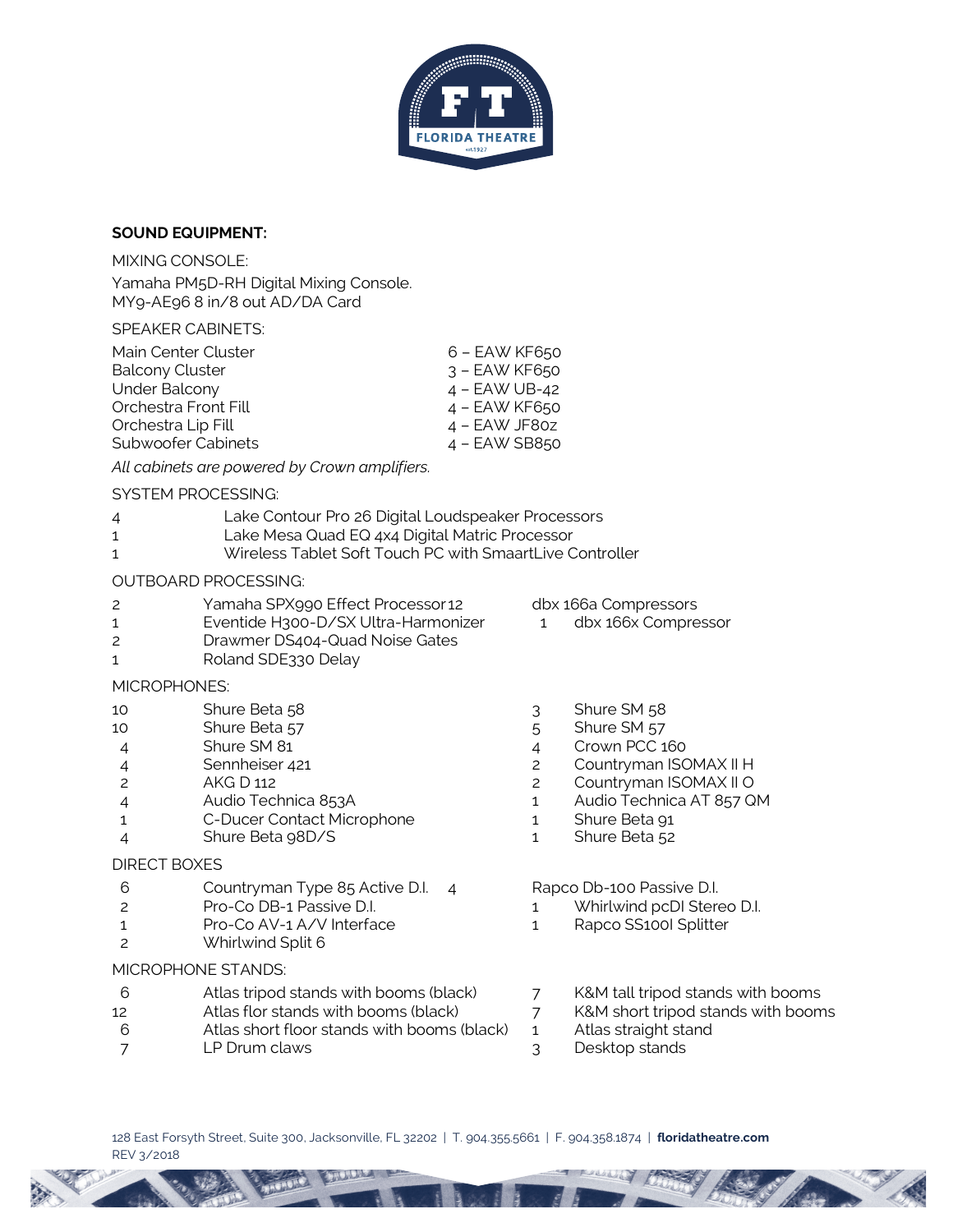

# STAGE MICROPHONE INPUTS, SPLITTER AND SUB-INPUTS:

Input Panel of 1-48 Female XLR's w/ dual ground lift switches, 49-52 with Male/Female XLR's. 4 multi-pin sub-inputs channels grouped 1-12, 13-24, 25-36, 37-48 (color-coded) to grouped patch leads. Two RAMX025 Ramlatch multi-pin outputs for ISO split 1 and ISO split 2. Crimson Audio 1:2 Audio Transformers on all microphone inputs.

# MICROPHONE CABLE:

# Assorted quantities 10', 25', 50'

- 6 12-channel Sub Boxes
- 5 12-channel Multi-pin to Multi-pin Audio Snake. 25' (2), 50' (2), 75'
- 6 3-channel snakes 50' (2), 75', 100'
- 4 6-channel snakes 50', 75', 100'
- 2 12-channel snakes 50', 75'
- 2 RAMX026 Ramlatch multi-pin connector to 6'Male XLR fanout. 19', 30'

# PLAYBACK EQUIPMENT

- 2 Tascam CD-01U Pro CD Player
- 1 Tascam DA30 DAT Machine
- 1 Tascam 322 Dual Cassette Deck (Balanced)
- 1 Tascam MD-350 Mini-Disc Player

# MONITOR SYSTEM:

4 EAW SM500IV Single 15" & 2" horn

# CLEAR COM SYSTEM:

- 1 2-channel base station
- 18 single muff headsets with beltpack
- 3 double muff headsets with beltpack
- 2 biscuit boxes

*Stations are located throughout the house.*

# MISCELLANEOUS:

There is a stage monitoring and paging system to all dressing rooms, trap room, control booth and ticket office.

DOWNSTAGE SOUND POINTS

4 Points downstage of plaster-line (17' 0" & 21' 0" from Center)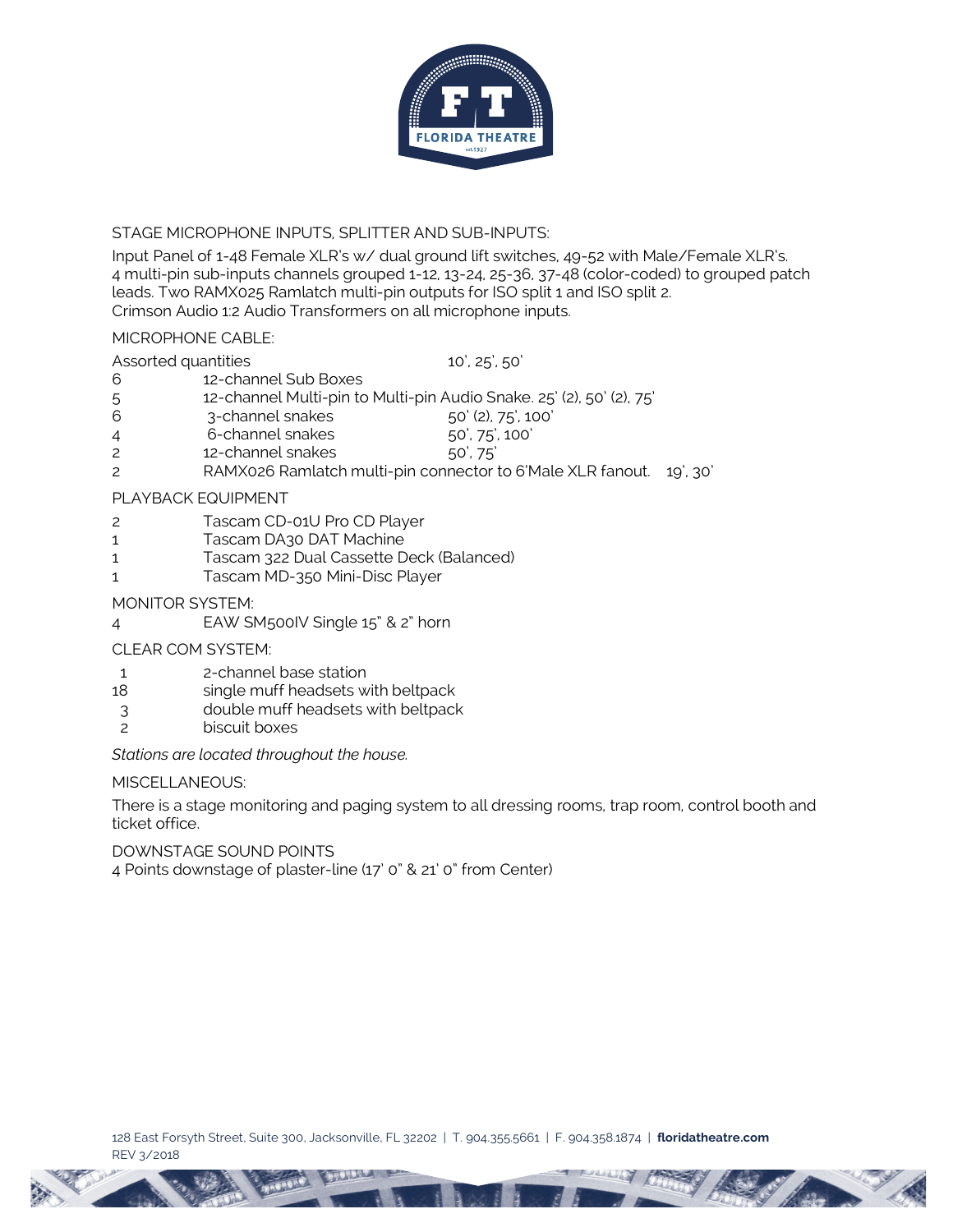

# **LIGHTING EQUIPMENT/ELECTRIC SPECIFICATIONS:**

# DIMENSIONS:

| Plaster line @ CL to FOH cove     | 54 ° 0  |
|-----------------------------------|---------|
| Plaster line @ CL to box boom     | 45'0''  |
| Plaster line @ CL to balcony rail | 48' 0"  |
| Plaster line @ CL to booth        | 123'0'' |

#### COMPANY SWITCH:

Located stage left 600 AMP/ 3 phase 200 AMP/ 3 phase (sound only) 50 AMP Shore Power (located street level)

# LIGHTING CONTROL SYSTEM:

Strand Lighting 550i Series with 54 submasters Strand Lighting 520i Series with 24 submasters Leprecon LP 2000 Cue Plus – 72 channel – 2 Scene

# INSTRUMENT INVENTORY:

| 30 | 20-degree Altman Shakespeare Series Ellipsoidals<br>(FOH instruments) | 575 <sub>w</sub> |
|----|-----------------------------------------------------------------------|------------------|
| 20 | 30-degree Altman Shakespeare Series Ellipsoidals                      | 575 <sub>w</sub> |
| 28 | 26-degree ETC Source Four                                             | 750 <sub>w</sub> |
| 28 | 36-degree ETC Source Four                                             | 750 <sub>w</sub> |
| 18 | 50-degree ETC Source Four                                             | 750 <sub>w</sub> |
| 2  | $6 \times 16$ ellipsoidals with iris                                  | 750 <sub>w</sub> |
| 12 | Strand 6" Fresnels                                                    | 1000w            |
| 80 | PAR 64                                                                | 1000w            |
| 10 | 3 lamp/3 circuit far cyc                                              | 1000w            |
| 6  | 1 lamp/1 circuit far cyc                                              | 1000w            |
| 8  | 12 lamp/4 circuit border light                                        | 300 <sub>W</sub> |
|    | <b>FOLLOW SPOTS:</b>                                                  |                  |
| 4  | Lycian 1290 XLT                                                       | 2 KW Xenon       |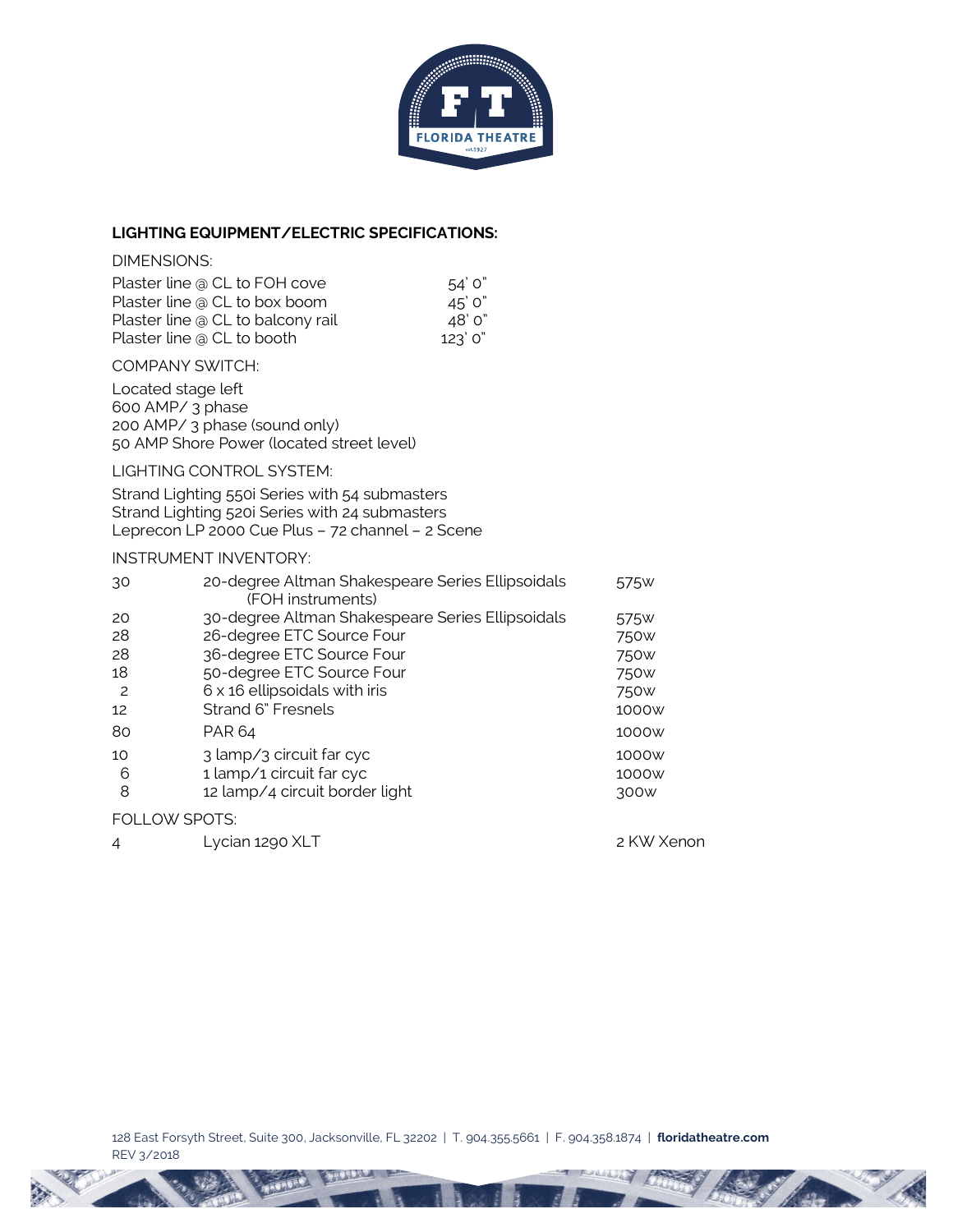

DIMMER SCHEDULE: Strand CD80 SCR

|                                 | 20A         | 50A     |
|---------------------------------|-------------|---------|
| FOH cove                        | $1 - 30$    |         |
| <b>Balcony Rail</b>             | 239-260     |         |
| Box boom HL/SR                  | $31 - 40$   |         |
| Box boom HL/SL                  | $41 - 50$   |         |
| Electric $#1$                   | $51 - 90$   |         |
| Flectric #2                     | $91 - 117$  |         |
| Electric $#3$                   | $118 - 144$ |         |
| Electric #4                     | $145 - 162$ |         |
| Electric $#5$ (far cyc)         | $163 - 180$ |         |
| SR proscenium wall              | 181 – 183   | 261     |
| SR floor pockets (4)            | 184 - 199   |         |
| SR back wall                    | $200 - 203$ |         |
| SL back wall                    | $204 - 207$ |         |
| SL floor pockets (4)            | $208 - 223$ |         |
| SL proscenium wall              | $224 - 226$ | 262     |
| Orchestra pit floor pockets (3) | $227 - 238$ |         |
| House Lights                    |             | 263-274 |

# HOUSE LIGHTS:

Dimmer controls operable from control booth, stage right, or lighting console position at the rear of the auditorium.

# MISCELLANEOUS EQUIPMENT:

Genie personnel lift (37 ft. working height) 6', 10', 12' ladders

- 8 16' booms and bases
- 4 light stands, 6' 10'
- 6 6' light ladders

*All lighting instruments, except border lights, equipped with quartz lamps. All instruments and cable equipped with three pin connectors.*

#### DOWNSTAGE LIGHTING POINTS:

2 Points downstage of plaster line (13' 6" from Center) with CM 1-ton motor and Skjonberg motor control.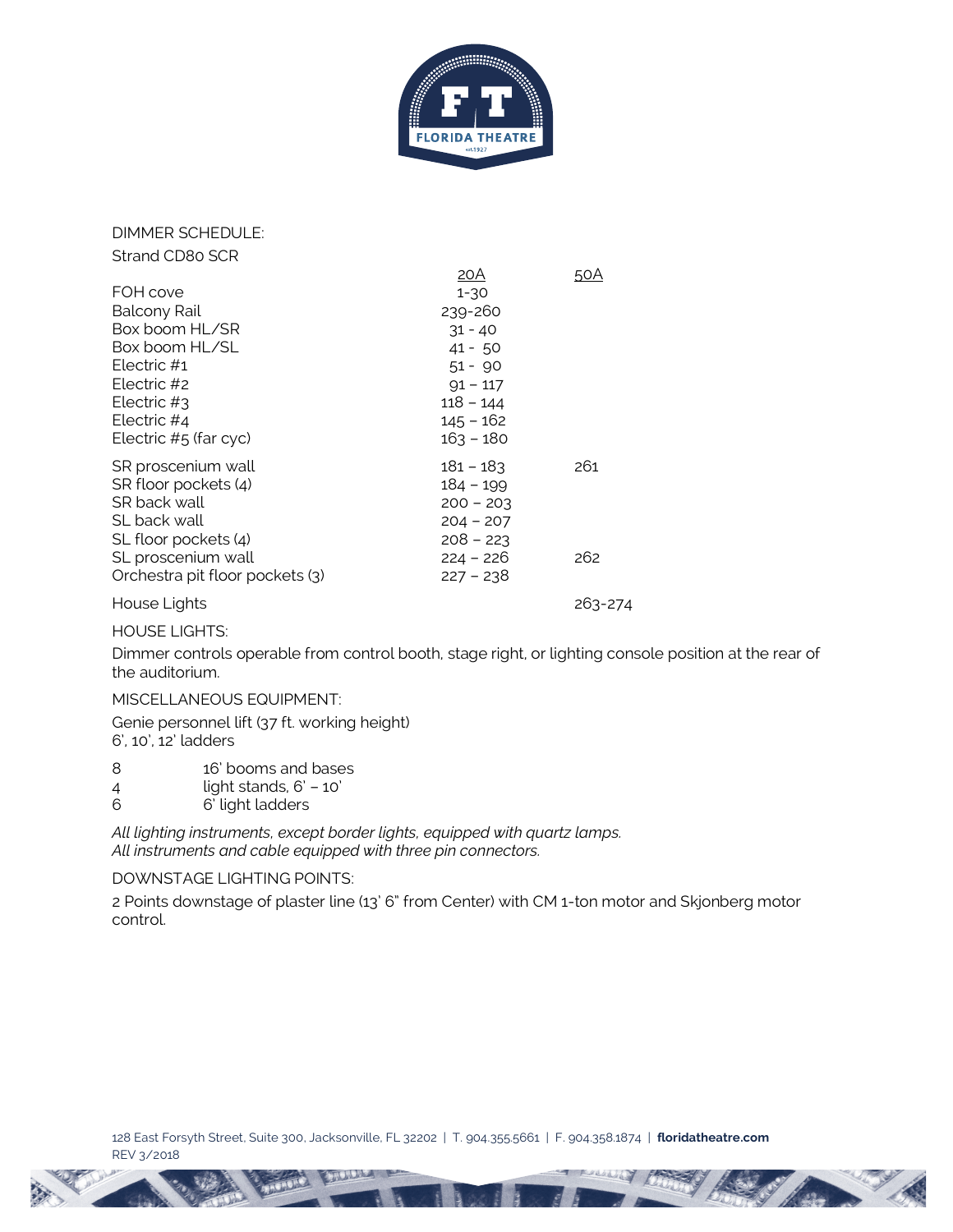

# **MISCELLANEOUS:**

#### RISERS:

16 Wenger Versalite risers – 4' x 8'; assorted leg heights of 8", 16", 24" & 32". *Carpet and riser skirts are available.*

ORCHESTRA CHAIRS AND STANDS:

25 Music Stands & Lights 30 Padded Straight-Back Chairs (Black)

FILM PROJECTION SYSTEM:

2 Super Simplex 35mm movie projectors 20 minute reel capacity Standard and Cinemascope lenses available Dolby CAP45 processor (L, C. R, Sub L & R) 20' x 30' screen on Line 6

# DRESSING ROOMS:

All dressing rooms are located stage right, with access by stairway through green room.

| First Level:                   | <b>Dressing Positions:</b> |
|--------------------------------|----------------------------|
| Room A                         | 3                          |
| Room B                         | 3                          |
| Room C                         | 3                          |
| Second Level:<br>Chorus Room A | 19                         |
| Third Level:<br>Chorus Room B  |                            |

*All rooms equipped with lights, mirrors, chairs, sinks, toilets and showers.*

# WARDROBE:

Portable clothes racks are available. Washer, dryer, iron, ironing board and Jiffy Steamer are available upon request.

# HISTORICAL NOTES:

- The Florida Theatre first opened in April, 1927, as a center for silent films and vaudeville.
- A major renovation in 1983 converted the Theatre to a multi-use performing arts center and fully restored the original decorative elements throughout. The Theatre is now listed on the National Register of Historic Places.
- Most production equipment was replaced or upgraded and all backstage areas were refurbished as part of a second renovation in 1994.
- Fly System was upgraded and linesets were replaced in 2006.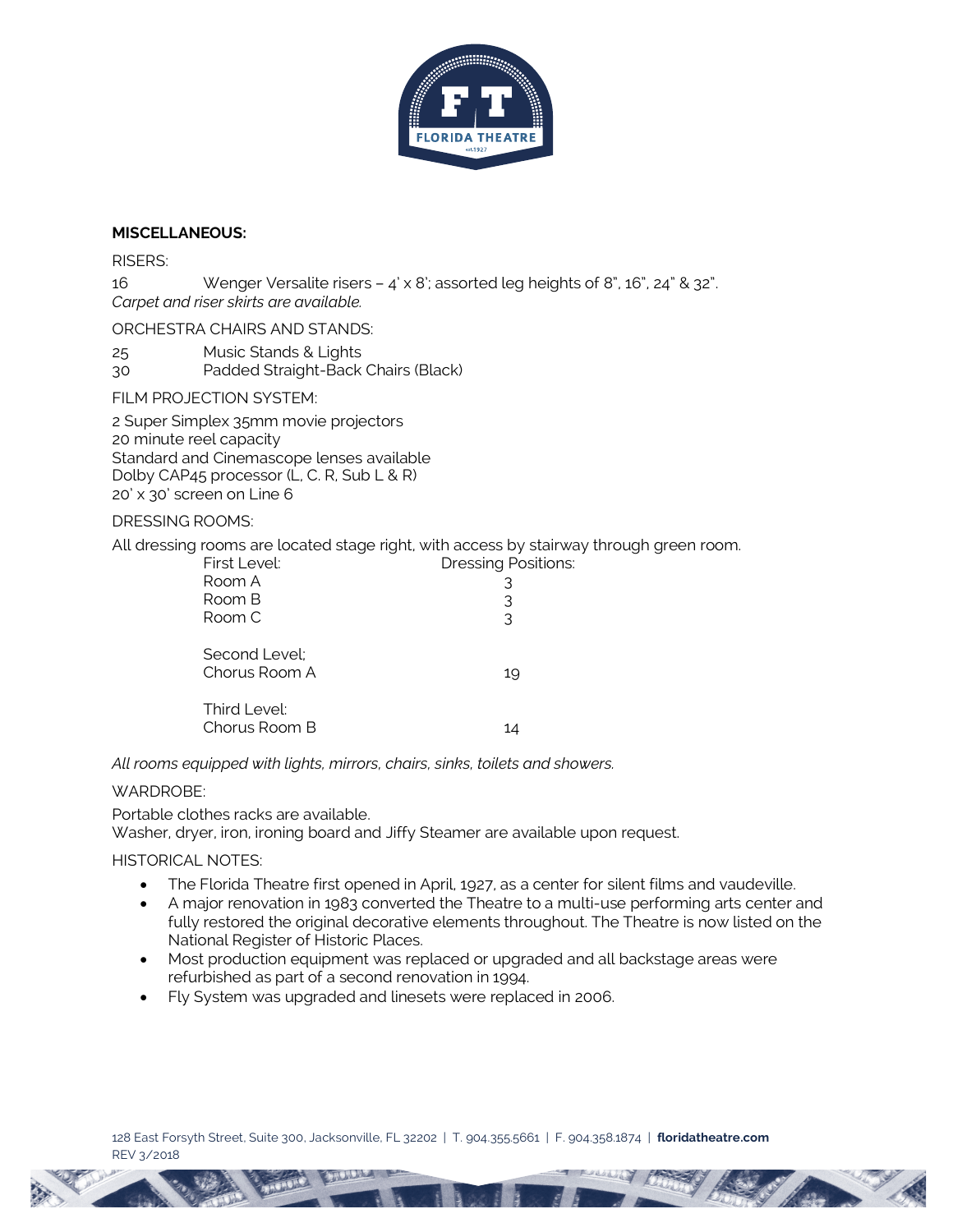

#### **ACCOMMODATIONS AND SERVICES:**

HOTFL<sub>S:</sub> Doubletree by Hilton Riverfront Christian Company Company Doubletree by Hilton Riverfront 1201 Riverplace Blvd.<br>
1201 Riverplace Blvd.<br>
132202 Jacksonville, FL 32207 Jacksonville, FL 32207 904.398.8800 904.355.6664 (3-5 minute drive from Theatre) (5 blocks from Theatre)

1515 Prudential Drive 225 Coastline Drive East Jacksonville, FL 32207 Jacksonville, FL 32202 904.396.5100 904.588.1234 (3-5 minute drive from Theatre) (1 block from Theatre)

1331 Prudential Drive 1413 Prudential Drive Jacksonville FL 32207 Jacksonville FL 32207 904.396.7770 904.396.1777

TAXI SERVICE:

LIMOUSINE SERVICE:

Dana's Classic (also offers passenger vans) 904.744.3333

POLICE: Emergency 911 or 904.630.0500

PHYSICIAN REFERRAL SERVICE: DENTIST REFERRAL SERVICE:

Baptist Medical Center 904.202.2273 800.577.7322 Memorial Hospital 800.889.3627 Mayo Clinic 904.953.2934

NEAREST HOSPITAL:

Baptist Medical Center 800 Prudential Drive Jacksonville FL 32207 904.202.2000 (5 minute drive from the Theatre)

HARDWARE STORES:

The Home Depot **Lowe's** 855 Lane Avenue South 5155 Lenox Avenue Jacksonville FL 32205 Jacksonville FL 32205 904.781.6208 904.486.1260

Wyndham Jacksonville Riverwalk **Hyatt Regency Jacksonville Riverfront** 

Hampton Inn Downtown Extended Stay America Riverwalk (3-5 minute drive from Theatre) (3-5 minute drive from Theatre)

Yellow Cab Gator City Taxi 904.260.1111 904.355.8294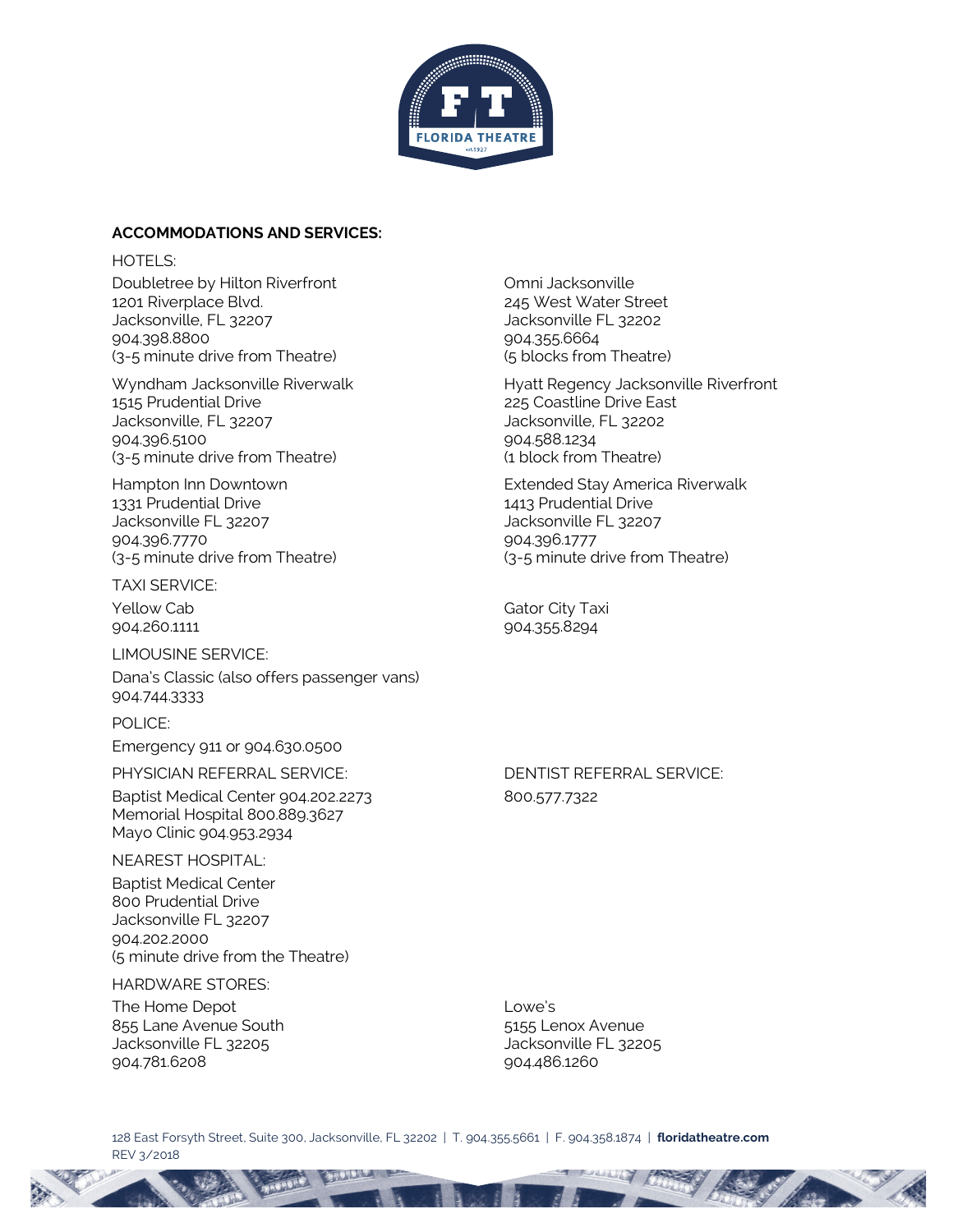

#### SUPERMARKETS:

Publix Super Market The Fresh Market 2033 Riverside Avenue 150 Riverside Avenue Jacksonville FL 32204 Jacksonville FL 32202 904.725.5595 904.665.0180 (5 minute drive from Theatre) (5 minute drive from Theatre)

#### DRUG STORES:

Walgreens Walgreens (open 24 hours) 11 North University Blvd (at Atlantic) 6006 Beach Blvd (at University) Jacksonville FL 32211 Jacksonville FL 32216 904.725.5595 904.727.3553 (10 minute drive from Theatre) (15 minute drive from Theatre)

#### POST OFFICE:

General Mail Center 1100 Kings Road Jacksonville FL 32203 904.366.4892, 800 ASK USPS

# OVERNIGHT DELIVERY:

Federal Express **DHL Worldwide Express** 800.238.5355 800.247.2676 Drop off location: 301 West Bay Street Jacksonville FL 32202 (4 blocks from Theatre)

Greyhound Package Express 904.355.1488 426 West Forsyth Street Jacksonville FL 32202 (6 blocks from Theatre)

#### BANKING:

Wachovia Bank **Regions Bank** Regions Bank 225 Water Street 61 November 225 West Bay Street Jacksonville FL 32202 Jacksonville FL 32202 904.631.2455 904.281.2640 (5 blocks from Theatre) (3 blocks from Theatre) (Adjacent to the Omni Hotel) (closest ATM)

CAR RENTAL Avis Rent-a-Car **Enterprise** 800.831.2847 800.325.8007

Budget Car & Truck Rental **Hertz** Hertz 800.527.0700 800.654.3131 904.588.1234 (inside Hyatt Hotel) 904.741.2151 (airport)

904.798.0035 (inside Omni Hotel)